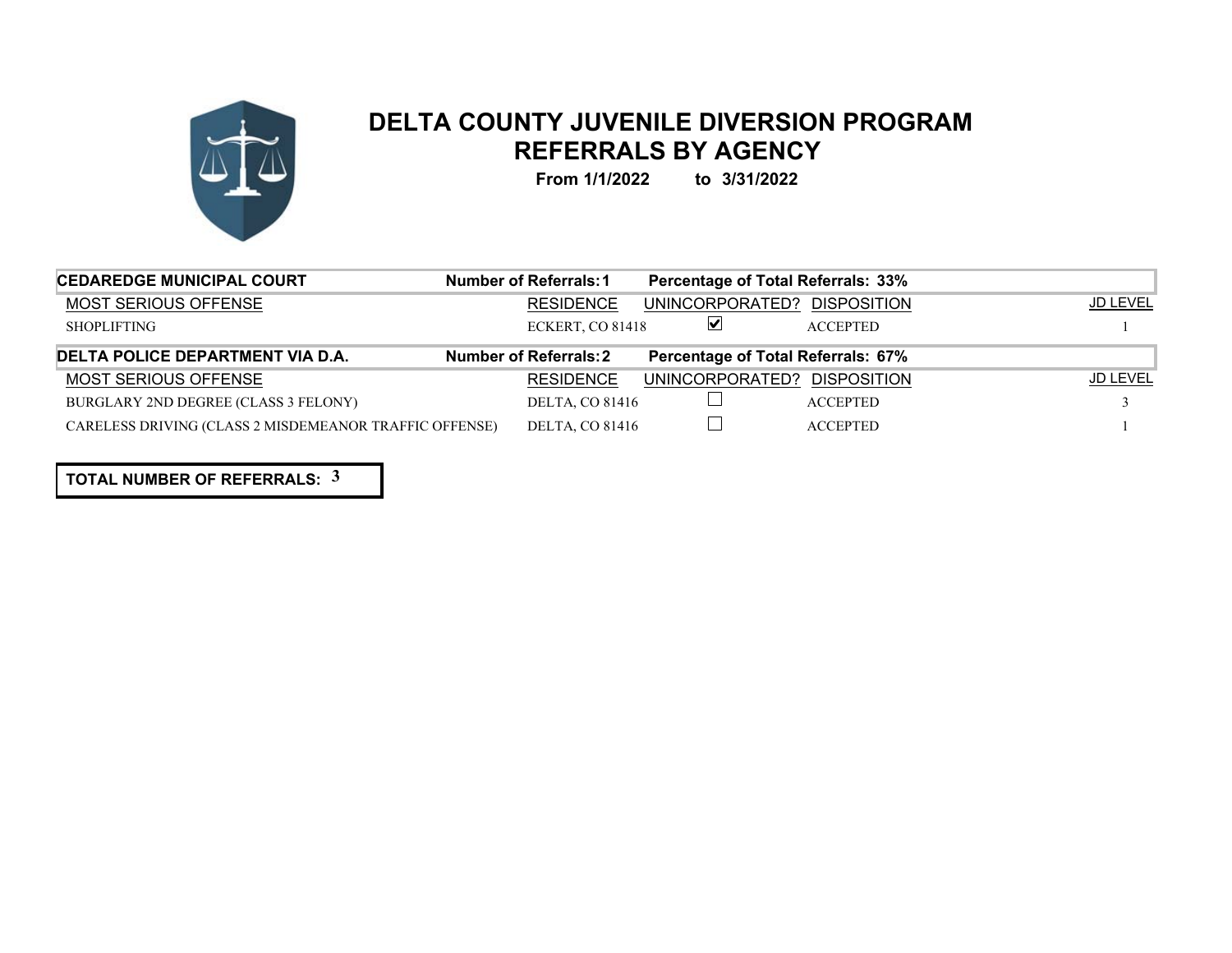

## **DELTA COUNTY JUVENILE DIVERSION PROGRAM REFERRALS BY CATEGORY OF OFFENSES**

**From 1/1/2022 to 3/31/2022**

| <b>CATEGORY</b>                  | <b>NUMBER OF CLIENTS:</b> | <b>PERCENTAGE OF TOTAL:</b> |  |
|----------------------------------|---------------------------|-----------------------------|--|
| <b>MISDEMEANOR TRAFFIC</b>       |                           | 33%                         |  |
| <b>OFFENSES AGAINST PROPERTY</b> |                           | 33%                         |  |
| <b>THEFT</b>                     |                           | 33%                         |  |
|                                  | <b>TOTAL:</b><br>3        |                             |  |